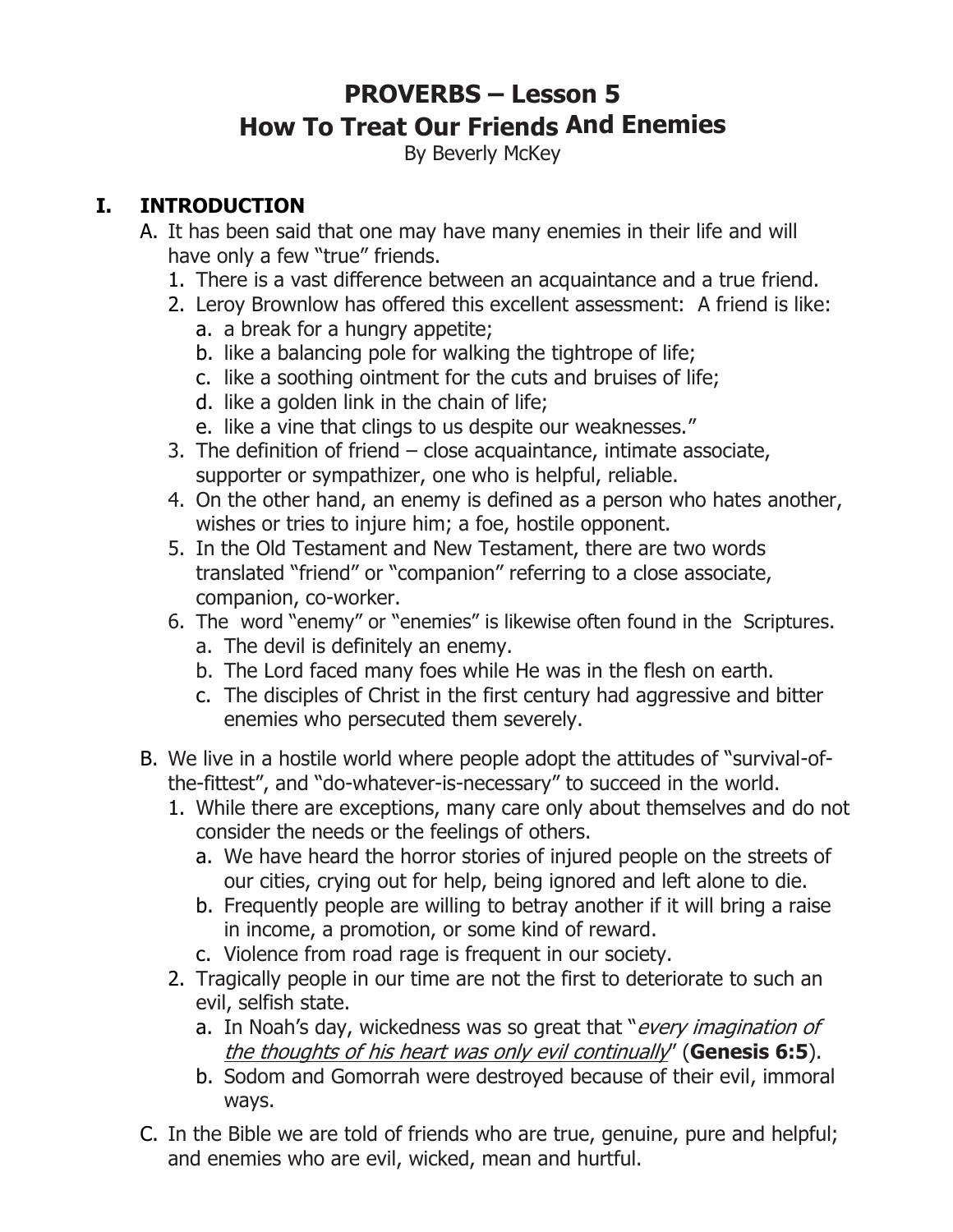- 1. Through study of these we learn what we can and should do.
- 2. Likewise, we learn what we can, but must not, do to be acceptable to God.
- 3. It must be our fervent desire to do what is best for all mankind.
- 4. To reach heaven, we must be servants of God and remember that all are sinful beings in need of a Savior.
	- a. All can be forgiven of sins, as a result of the shed blood of Christ.
	- b. All should be grateful that we do not receive what we rightfully deserve, but instead we have received mercy and grace from God.
	- c. When we understand the loving, forgiving nature of God we should be eager to forgive others as God has forgiven us.
	- d. God has not allowed us to take vengeance upon those who hurt us. Vengeance is to be left to the Lord. **Heb. 10:30; Rom. 12:19**

## D. **THE VALUE AND BLESSINGS OF TRUE FRIENDSHIPS**

- E. The book of Proverbs offers valuable instruction regarding how we should treat our friends and enemies.
	- 1. In view of the fact that "all Scripture is given by inspiration of God" **(2 Tim. 3:16**), Proverbs provides valuable information to all who strive to walk in the way of righteousness and holiness.
	- 2. The word "friend" is found 95 times, and the word "friends" is found 134 times in the word of God.
		- a. There are Biblical examples of friends who were true, helpful, valuable companions.
		- b. There are also friends who betrayed, slandered, attacked, and even killed others.
- F. The Bible gives us examples of true friends as well as fair weather friends.
	- 1. Good, true friends:
		- a. Jehovah and Moses spoke as friends **Exodus 33:11**
		- b. Joseph reflected integrity and qualities of true love and friendship when he willingly forgave and loved his brothers who had treated him in such an evil manner (**Gen. 37-45**).
		- c. Ruth and Naomi were dear friends as well as relatives. **Ruth 1:16-18**
		- d. Jonathan and David were genuine friends **1 Samuel 18:1-3**
		- e. Elijah and Elisha were affectionate friends. (**2 Kings 2**).
		- f. The apostle Paul enjoyed close friendship with many co-workers.
			- 1) Timothy, Titus, Barnabas, and many others were his dear friends.
			- 2) Epaphroditus was Paul's brother, companion in labor, and fellow soldier. **Philippians 2:25**
			- 3) Priscilla and Aquilla were treasured friends and co-workers with Paul in the kingdom of God. **Acts 18**
			- 4) Several women were true friends and supporters of Paul as he accomplished much in the Lord's work. **Philippians 4:1-3**
		- g. Jesus spoke of Mary, Martha and Lazarus as friends. **John 11:5-11**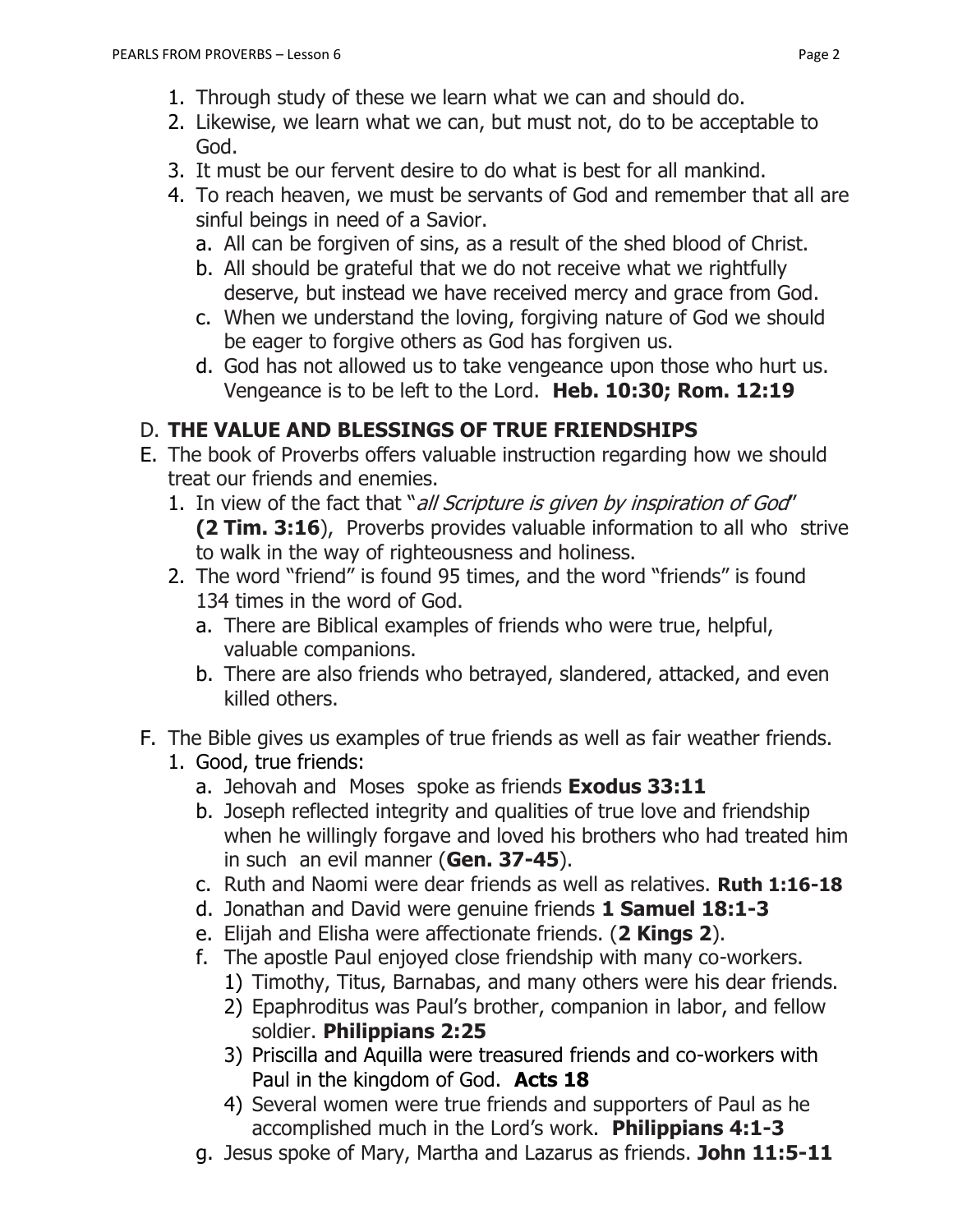- 2. The Bible also gives us examples of "fair-weather" or false friends.
	- a. The three Old Testament "friends" of Job were Eliphaz, Bildad, and Zophar were examples of "fair-weather" friends.
		- 1) They came to him in time of great distress and sat with him for several days.
		- 2) But in time they charged him falsely, hurting him instead of helping as friends (Job 2:11).
		- 3) Job accurately realized that his "close friends abhorred" him, and that "those whom I loved have turned against me" (**Job 19:19**).
	- b. The most well known false friend was Judas.
		- 1) He followed Jesus for three years, worked with the other disciples, listened to His teaching and witnessed His power through miracles.
		- 2) But when he had an opportunity to make financial gain, he willingly betrayed Jesus to the Jewish leaders. **Matt. 26:14-16**
- G. A true friend is one who will help, even at great expense in time, energy or money.
	- 1. A true friend will be there during good and bad times.
		- a. If comfort is needed, they are there.
		- b. If strength and uplifting is required, they are there.
		- c. If a kind, listening ear is the need, they are willing to stop and listen.
		- d. If chastening or rebuke is needed, they are willing to do what is necessary.
		- e. A true friend will not allow one to continue in a direction that will bring tragic, serious consequences, without doing what is possible to stop it.
	- 2. Proverbs has some good thoughts about friendship:
		- a. **Proverbs 17:17**  "A friend loves at all times, and a brother is born for adversity."
		- b. **Proverbs 18:24** "A man who has friends must himself be friendly, but there is a friend who sticks closer than a brother."
		- c. **Proverbs 27:17** "As iron sharpens iron, so a man sharpens the countenance of his friend."
			- 1) The noun "countenance" may mean "face or appearance", but it can also mean "the spirit, demeanor, behavior or conduct of a person" which is his "character".
				- a) A true friend brings out the best in our character.
				- b) We are inspired to be better by the influence our valued friends.
			- 2) People who choose not to make close friends (loners) miss out on the wonderful benefits of friendship.
				- a) In this proverb, Solomon tells us that a true friend makes us a better, sharper person.
				- b) Just as a knife cannot sharpen itself, so the loner misses great opportunities to grow into a better person.
				- c) Just as a knife left alone eventually rusts, so do loners who are without true, noble friends lose the ability to relate well with others.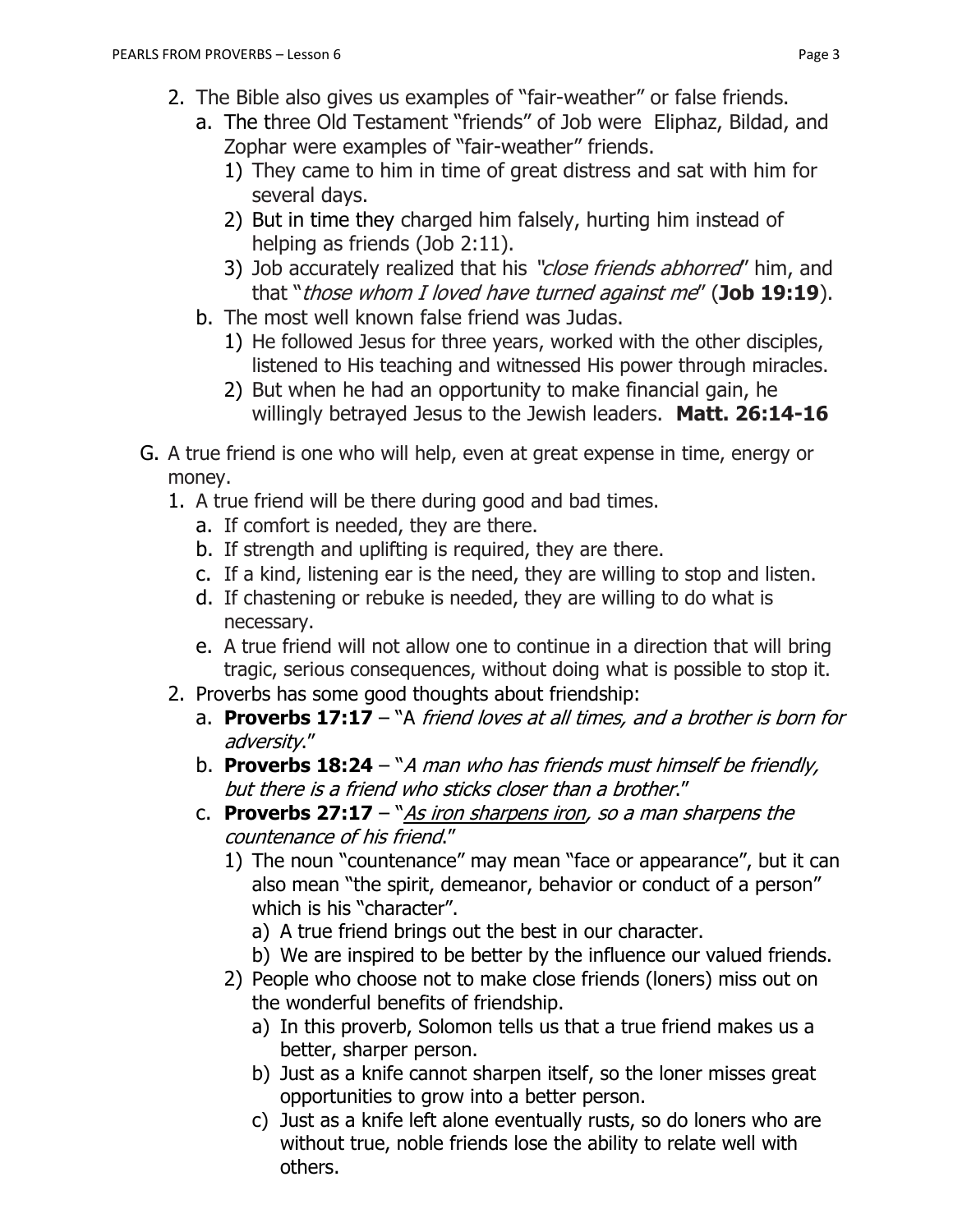- d) Yet just as a dull, rusty knife can be "rehabilitated" by carefully rubbing it against a slightly abrasive whetstone, so can people be brought out of their selfish, lazy habits by finding a true friend who will help him overcome those habits.
- e) A simple, yet excellent test that will help each of us is this: Ask yourself  $-$  "If I were someone else, would I want to be my friend or would I choose me as a close associate? "

#### **III. A FEW "DOs" AND "DON'Ts" OF BEING A GENUINE FRIEND FROM THE PROVERBS**

- A. The Do's:
	- 1. Be a true friend to others. **Proverbs 18:24**  "A man who has friends must himself be friendly..."
	- 2. God loves all men and we must learn to love them as well.
		- a. **Proverbs 22:2** "The rich and the poor have this in common, the Lord is the maker of them all."
		- b. **John 15:12** "This is My commandment, that you love one another as I have loved you."
	- 3. While some people will be closer friends than others, we are to love everyone, even our enemies.
		- a. **Proverbs 24:17**  "Do not rejoice when your enemy falls, and do not let your heart be glad when he stumbles."
		- b. **Proverbs 25:21** "If your enemy is hungry, give him bread to eat; and if he is thirsty, give him water to drink;"
		- c. **Matthew 5:43-44** "<sup>43</sup>You have heard that it was said, 'You shall love your neighbor and hate your enemy.' <sup>44</sup>But I say to you, <u>love your</u> enemies, bless those who curse you, do good to those who hate you, and <u>pray for those who spitefully use you and persecute you</u>, <sup>45</sup>that you may be sons of your Father in heaven; for He makes His sun rise on the evil and on the good, and sends rain on the just and on the unjust."
	- 4. Make an effort to reflect an attitude of humility that will encourage developing and maintaining friends.
		- a. **Proverbs 16:19** "Better to be of a humble spirit with the lowly, than to divide the spoil with the proud."
		- b. **Proverbs 29:23 – "**A man's pride will bring him low, but the humble in spirit will retain honor**."**
		- c. **Philippians 2:3** "Let nothing be done through selfish ambition or conceit, but in lowliness of mind let each esteem others better than himself."
	- 5. Learn to be a good listener with a sincere concern for the speaker's welfare.
		- a. In order to assist your friend, you must know what is taking place in their lives in times of happiness and sorrow.
		- b. The ability to sit quietly and focus on what another person is saying seems to be lost art today. Few people are really good at it.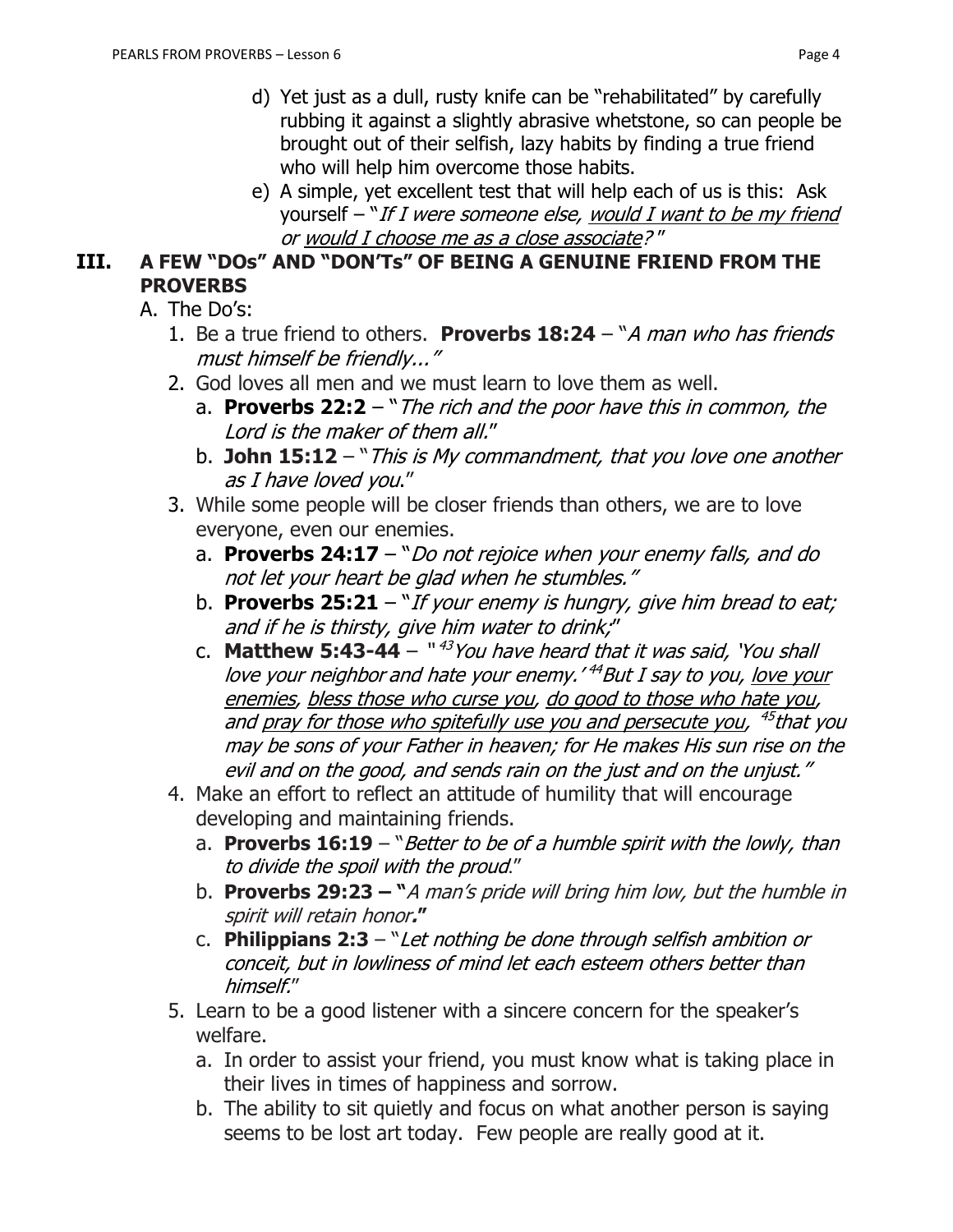- c. Instead of giving our full, undivided attention, we are often thinking of what we want to say next.
- d. When we have important conversations with our friends there are some things we can do to be a better listener.
	- 1) Understand that your friend is trusting that you are interested in her problem or circumstance.
	- 2) Put yourself in her shoes: Rejoice with her when she is happy, empathize and console her when she is upset.
	- 3) Turn to the Bible with her to find appropriate and helpful teaching when it is needed.
	- 4) Remember, that you will not always agree with your friend so try to be understanding of her circumstance, while standing your ground on principle even if it is not what she wants to hear.
- 6. Seek ways to help, strengthen, and encourage one another.
	- a. **Proverbs 12:25** "Anxiety in the heart of man causes depression, but a good word makes it glad."
	- b. **Proverbs 15:23** "A man has joy by the answer of his mouth, and a word spoken in due season, how good it is!"
	- c. There are many ways to encourage and strengthen others who are experiencing difficult situations.
		- 1) Send cards with an encouraging message or making a phone call is good, but these should not totally replace giving personal attention.
		- 2) Visit those who are lonely or depressed as a result of the circumstances they are in.

**Proverbs 27:9** – "Ointment and perfume delight the heart, and the sweetness of a man's friend gives delight by hearty counsel."

- 3) Invite people into your home for a meal or a fun game to help them get out of their homes and provide them a little time when they can forget their difficulty for just a little while.
- 4) Sit with a sick person to give the main caregiver some time away from the stress.
- 5) Sometimes people who are sick don't even feel like carrying on a conversation, if so, offer to read the Bible to them for a while. They may find this very comforting while they are too weak to read it themselves.
- 6) When people are facing difficult times, it is often the perfect time to approach them with the gospel while they are searching for solutions to their problems. That is the kindest thing we can do for anyone in the long run.
- 7) Put yourself aside and concentrate exclusively on giving aid to that person. Let them know they are important to you.
- 8) Always pray with and for those you visit or have in your home.
- 9) Speak in a positive, edifying, honest, and sincere manner.
- 10) Praise those who are doing good works.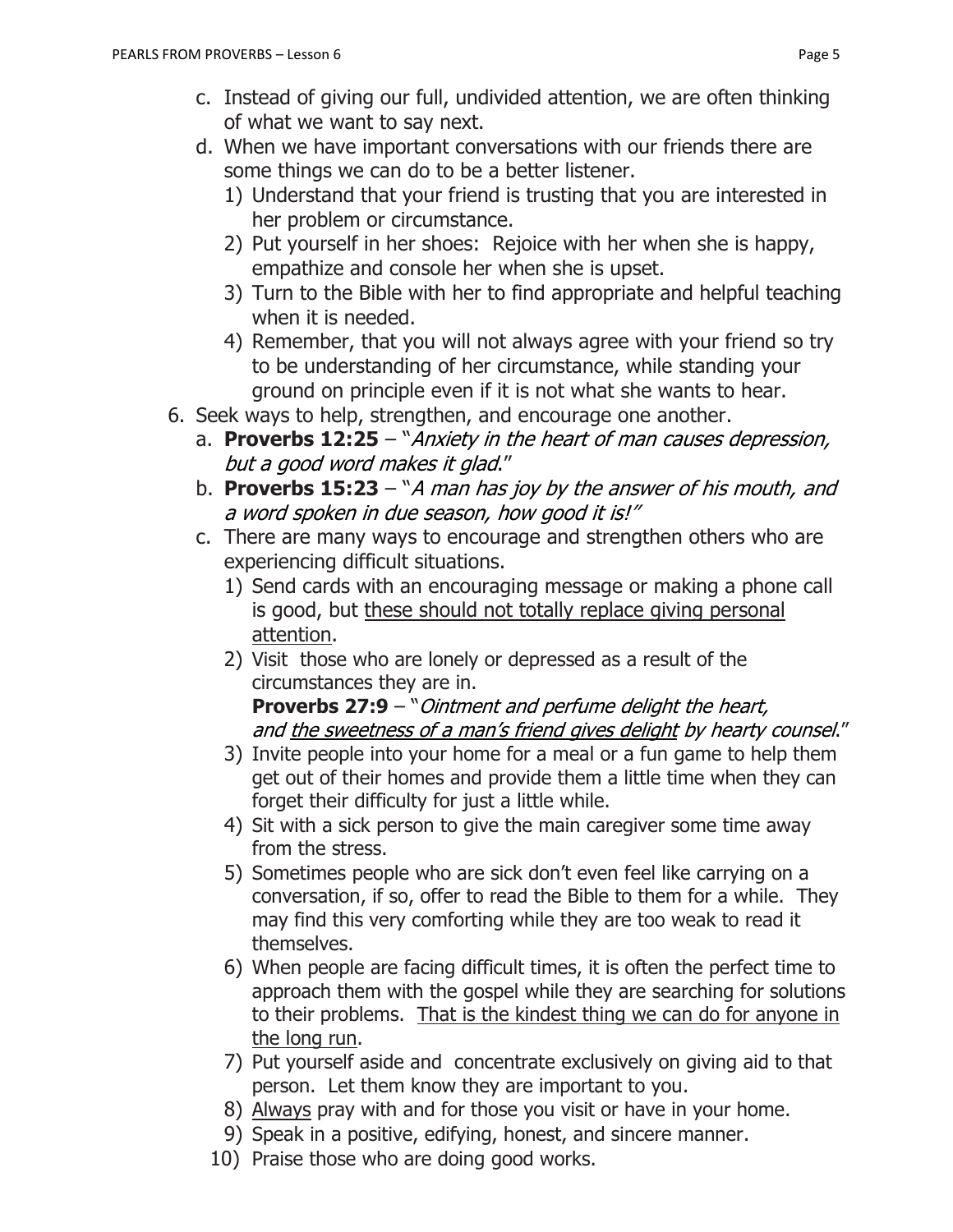- 11) Offer support to those with heavy hearts.
- 12) Do all you can to "be there" when needed.
	- a) Consider how much another's presence is appreciated when you are the one receiving the attention.
	- b) Sometimes just being present, listening, expressing your concern and love is worth more than gold, silver
	- c) **Proverbs 27:10**  "Do not forsake your own friend or your father's friend, nor go to your brother's house in the day of your calamity; better is a neighbor nearby than a brother far away."
	- d) **Proverbs 18:24b** "There is a friend who sticks closer than a brother."
- 13) Give of yourself unselfishly, serving others even as the Lord ministered to others.
	- a) **Colossians 3:23-24**  24 "And whatever you do, do it heartily, as to the Lord and not to men, knowing that from the Lord you will receive the reward of the inheritance; for you serve the Lord Christ."
	- b) **Colossians 3:17**  "...whatever you do in word or deed, do all in the name of the Lord Jesus, giving thanks to God the Father through Him."
- B. The Don'ts:
	- 1. Don't repeat confidential or private information about your friend to others.
		- a. **Proverbs 16:28b**  "...a whisperer separates the best of friends."
		- b. **Proverbs 17:9**  "He who covers a transgression seeks love, but he who repeats a matter separates friends."
		- c. **Proverbs 20:19** "He who goes about as a talebearer reveals secrets; therefore do not associate with one who flatters with his lips."
		- d. **Timothy 5:13** "...they learn to be idle, wandering about from house to house, and not only idle but also gossips and busybodies, saying things which they ought not."
	- 2. Don't assume that you always have the "perfect" answer.
		- a. There is nothing wrong with saying, "I don't know what is best right now," or, "I don't know what I would do if I were faced with this situation."
		- b. Until we have walked down that specific road, we should exercise caution in speculating how we would react in the same circumstances.
		- c. However you can offer to search the scriptures for answers and, if necessary, meet again when you have done that.
		- d. In every situation, it is appropriate to pray with your friend. Assure her that you will continue to pray about it and encourage her to pray about it until an answer or comfort is found.
	- 3. Do not insult or injure another by minimizing their pain.
		- a. What may seem insignificant to one can be major to another.
		- b. Do not trivialize how your friend is feeling, reacting, or thinking.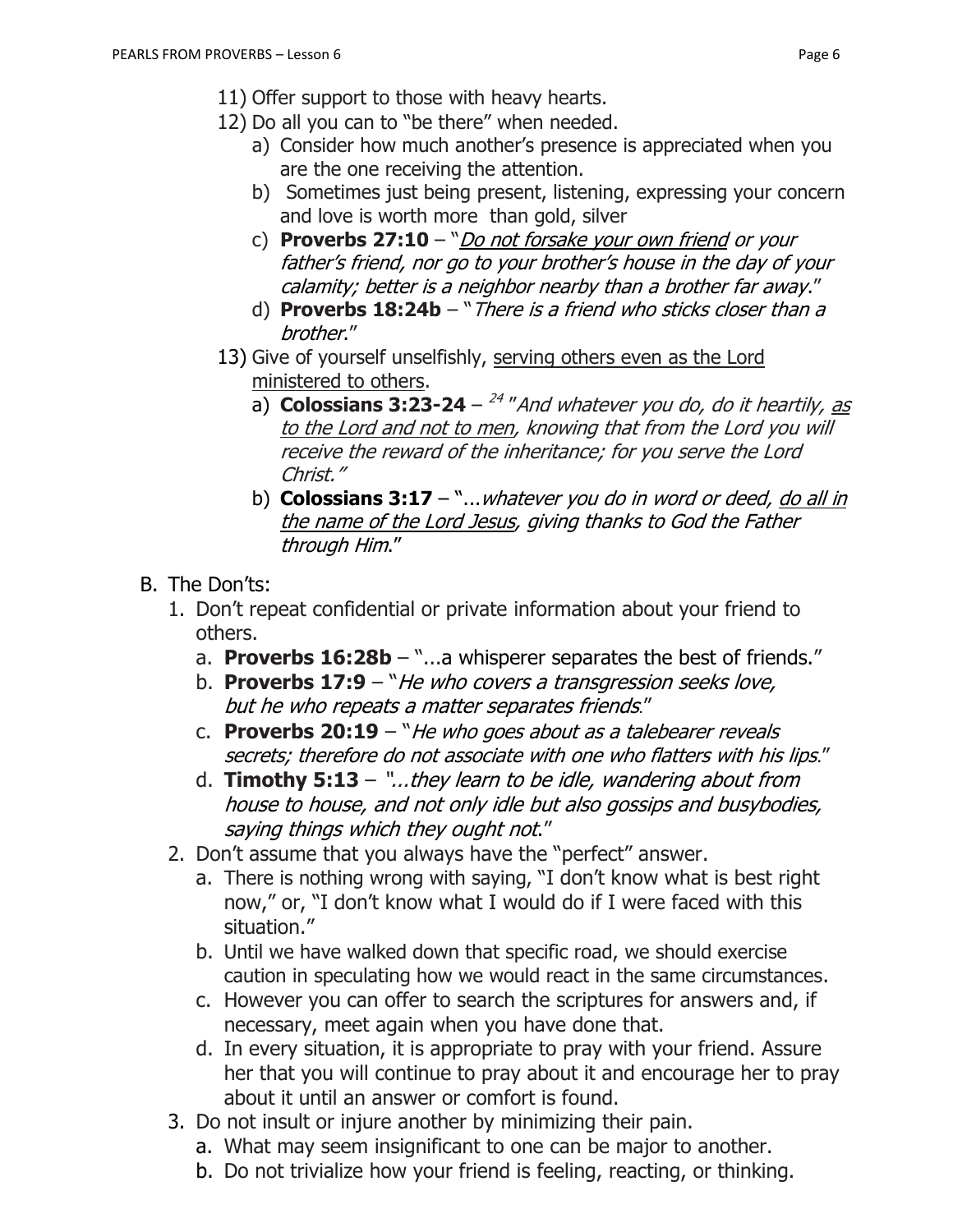- c. **Proverbs 25:20**  "Like one who takes away a garment in cold weather, and like vinegar on soda, is one who sings songs to a heavy heart."
- 4. Don't judge without knowing the facts.
	- a. **Proverbs 31:9** -- "Open your mouth, judge righteously, and plead the cause of the poor and needy."
	- b. **John 7:24** "Do not judge according to appearance, but judge with righteous judgment.
	- c. While we cannot condone evil or neglectful actions, we must seek to understand the facts and any extenuating circumstances.
	- d. Remember, what may appear to be obvious at first may not be the real situation at all.
- 5. When the task at hand is unpleasant, dirty or distasteful, don't abandon your friend.
	- a. **Proverbs 19:7** "All the brothers of the poor hate him; how much more do his friends go far from him! He may pursue them with words, yet they abandon him*.*"
	- b. The apostle Paul commended Onesiphorus for his help when Paul was in prison. **2 Timothy 1:16** – "The Lord grant mercy to the household of Onesiphorus, for he often refreshed me, and was not ashamed of my chains."
- 6. Do not deceive, flatter or meddle in private affairs of your friends or those you are trying to help.
	- a. Christians must be honest in all they do.
	- b. Insincerity and dishonesty will damage or destroy a friendship very quickly.
- 7. No one wants a friend who cannot be trusted to keep a confidence.
	- a. **Proverbs 11:13**  "A talebearer reveals secrets, but he who is of a faithful spirit conceals a matter (keeps a secret)."
	- b. **Proverbs 20:19** "*He who goes about as a talebearer reveals* secrets; therefore do not associate with one who flatters with his lips."
	- c. **Proverbs 26:28**  "A lying tongue hates those who are crushed by it, and a flattering mouth works ruin."
	- d. Philippians 1:9-10 <sup>so</sup> And this I pray, that your love may abound still more and more in knowledge and all discernment, <sup>10</sup> that you may approve the things that are excellent, that you may be sincere and without offense till the day of Christ"

#### **IV. UNFORTUNATELY, NOT EVERYONE WANTS TO BE OUR FRIEND. WE ALSO HAVE TO LEARN TO DEAL WITH ENEMIES.**

- A. Proverbs offers some very positive advice on how to treat our enemies.
	- 1. Solomon knew that God's servant must not rejoice when our enemy is suffering.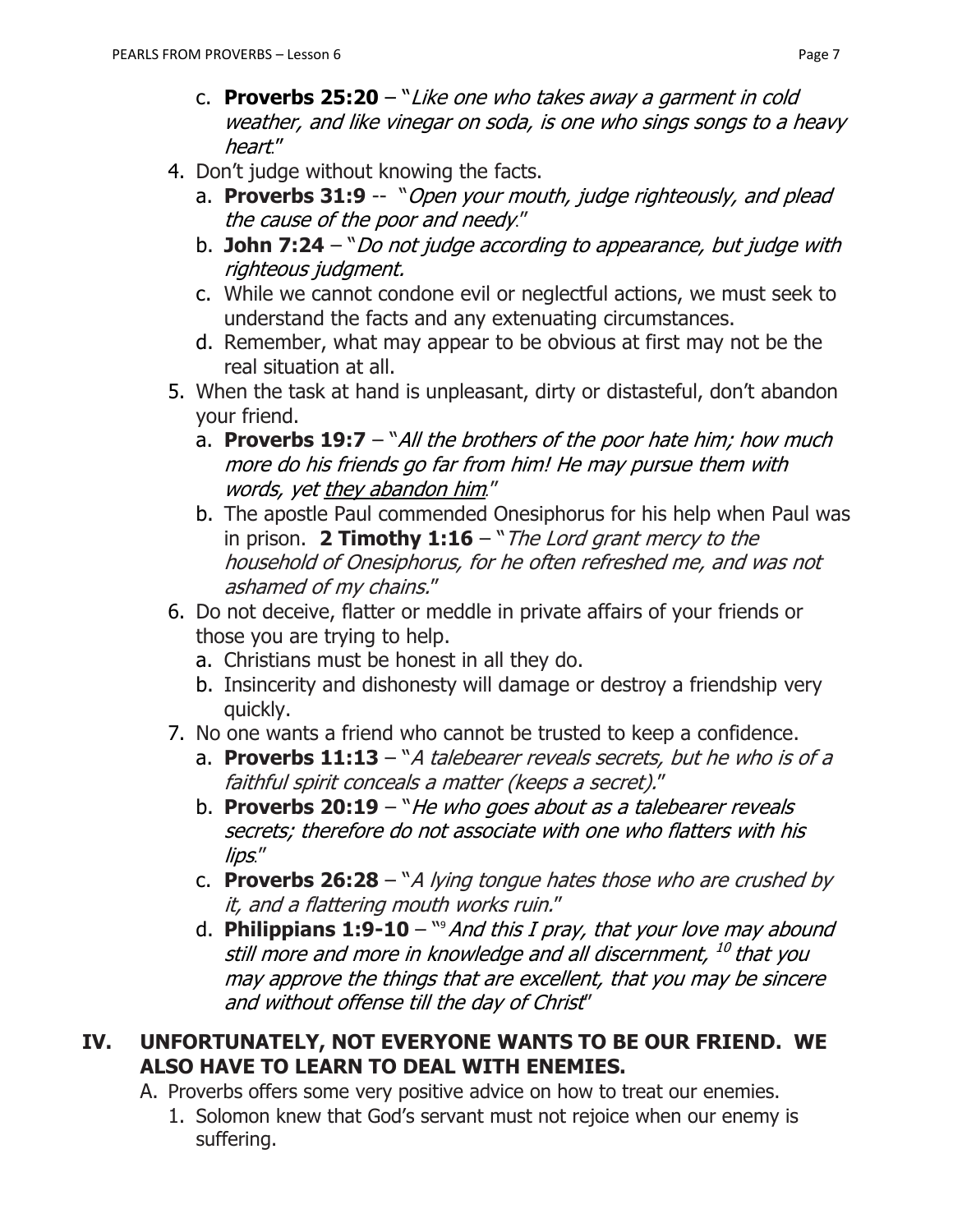- a. God certainly does not celebrate when anyone suffers and we must care about their souls even if they count themselves our enemy.
- b. **Proverbs 24:17-18** <sup>w17</sup> Do not rejoice when your enemy falls, and let not your heart be glad when he stumbles, <sup>18</sup> lest the Lorp see it and be displeased, and turn away His anger from him."
- 2. Solomon goes even farther by saying we must be kind to our enemy. **Proverbs 25:21-22** – "<sup>21</sup> If your enemy is hungry, give him bread to eat, and if he is thirsty, give him water to drink,  $^{22}$  for you will heap burning coals on his head, and the LORD will reward you."
- 3. Solomon taught that, in time, a man's enemies will be at peace with him when he sees that he is a righteous man who faithfully serves God. That means that our example is important every single day. **Proverbs 16:7** – "When a man's ways please the Lord, he makes even his enemies to be at peace with him."
- B. The New Testament confirms that even the most faithful people will have enemies.
	- 1. Jesus made some powerful people angry. They became His bitter enemies who were devoted to having him killed.
		- a. **Matthew 12:14**  "Then the Pharisees went out and plotted against Him, how they might destroy Him."
		- b. **Luke 22:1-2**  "Now the Feast of Unleavened Bread drew near, which is called the Passover. <sup>2</sup> And the chief priests and the scribes were seeking how to put him to death, for they feared the people."
		- c. **Matthew 27:30-31** "<sup>30</sup> And they spit on him and took the reed and struck him on the head. <sup>31</sup> And when they had mocked him, they stripped him of the robe and put his own clothes on him and led him away to crucify him."
		- d. The enemy that must have hurt Jesus the most came from His own inner circle, Judas Iscariot. **Luke 22:3-6** – " 3 Then Satan entered into Judas called Iscariot, who was of the number of the twelve. <sup>4</sup> <u>He went</u> away and conferred with the chief priests and officers how he might betray him to them. <sup>5</sup> And they were glad, and <u>agreed to give him</u> money. <sup>6</sup> So he consented and sought an opportunity to betray him to them in the absence of a crowd."
	- 2. Stephen, listed as one of the first deacons (**Acts 7**), almost immediately found enemies when he attempted to preach the gospel to the Jews in Jerusalem. **Acts 7:57-58** – "<sup>57</sup> Then they cried out with a loud voice, stopped their ears, and ran at him with one accord; <sup>58</sup> and <u>they cast him out</u> of the city and stoned him. And the witnesses laid down their clothes at the feet of a young man named Saul."
	- 3. The apostle Paul also had many enemies.
		- a. He experienced the same rejection by the Jews that Stephen experienced, even to the point of attempting to stone Paul to death. **Acts 14:19**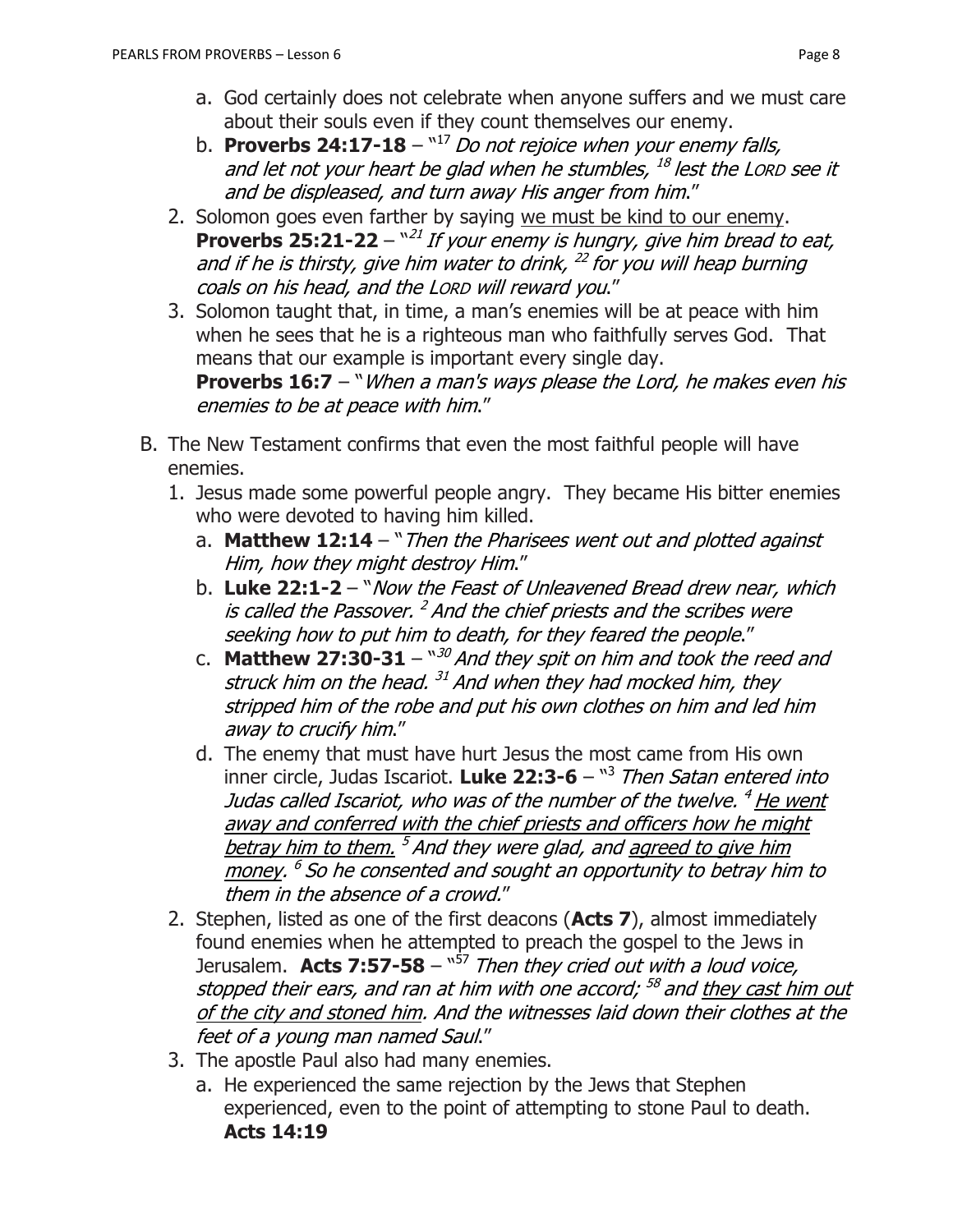- b. Like Jesus, Paul also experienced having his co workers turn against him. **2 Timothy 4:10** – "...for Demas has forsaken me, having loved this present world, and has departed for Thessalonica."
- c. He specifically mentioned Alexander, the coppersmith, as one who did him harm. **2 Timothy 4:14** – "Alexander the coppersmith did me much harm. May the Lord repay him according to his works."
- d. Paul asked the Galatians, "Am I therefore become your enemy, because I tell you the truth?" **Galatians 4:16**
- C. Enemies are a reality to the faithful follower of God in our lives as well.
	- 1. In fact, the Jesus warned us to be concerned when we do not have enemies.
		- a. **Luke 6:26** "Woe to you, when all people speak well of you, for so their fathers did to the false prophets."
		- b. **Matthew 5:11-12** "<sup>11</sup> Blessed are you when others revile you and persecute you and utter all kinds of evil against you falsely on my account. <sup>12</sup> Rejoice and be glad, for your reward is great in heaven, for so they persecuted the prophets who were before you."
	- 2. The amazing thing about what Jesus taught regarding enemies is that it was totally opposite of what the Jews had ever heard before.
		- a. The Jews practiced the Law of Moses which taught them in **Leviticus 24:19** – " 19 If anyone injures his neighbor, as he has done, it shall be done to him, <sup>20</sup> fracture for fracture, <u>eye for eye, tooth for tooth</u>; whatever injury he has given a person shall be given to him."
		- b. In the sermon on the mount, Jesus explained that He expected more of His followers: **Matthew 5:43-48** – "<sup>43</sup> You have heard that it was <u>said</u>, 'You shall love your neighbor and hate your enemy.' <sup>44</sup> But I say to you, Love your enemies and pray for those who persecute you,

 $^{45}$  so that you may be sons of your Father who is in heaven. For he makes his sun rise on the evil and on the good, and sends rain on the just and on the unjust. <sup>46</sup> For if you love those who love you, what reward do you have? Do not even the tax collectors do the same? <sup>47</sup> And <u>if you greet only your brothers, what more are you doing than</u> others? Do not even the Gentiles do the same? 48 You therefore must be perfect, as your heavenly Father is perfect."

- c. Jesus not only taught this but He practiced it even on the cross. **Luke 23:34** – "And Jesus said, '*Father, forgive them, for they know not what they do*.' And they cast lots to divide his garments."
- 3. Paul taught the same message as Jesus did.
	- a. **Timothy 3:12** "*Indeed, all who desire to live a godly life in Christ* Jesus will be persecuted."
	- b. **Romans 12:14** "Bless them which persecute you: bless, and curse not."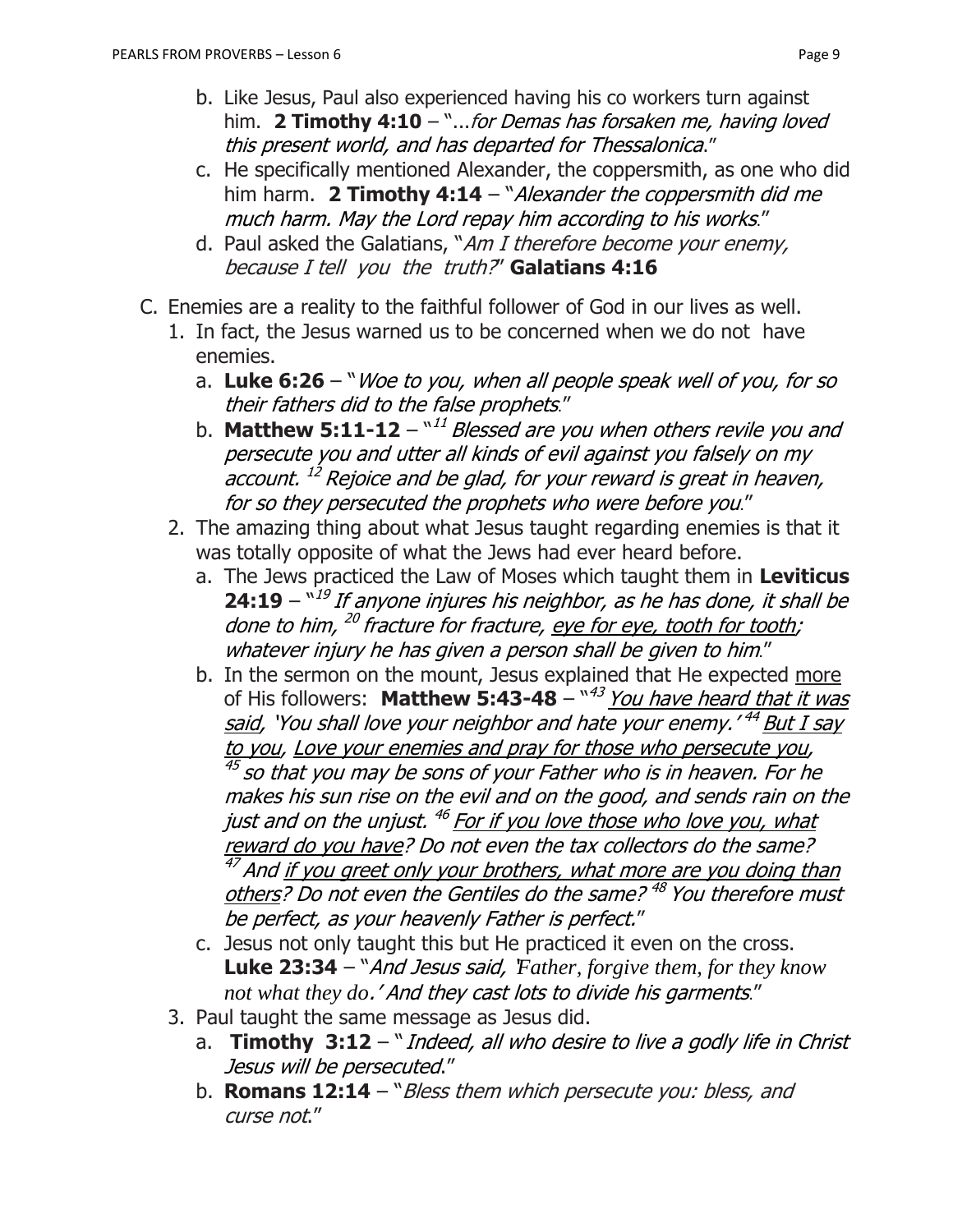- D. Christians must never forget that the worst enemy we have is Satan.
	- 1. Jesus described Satan this way when he spoke to those who claimed to have Abraham as their father (insinuating that they were righteous)
		- a. **John 8:44**  "You are of your father the devil, and the desires of your father you want to do. He was a murderer from the beginning and does not stand in the truth, because there is no truth in him. When he speaks a lie, he speaks from his own resources (native language), for he is a liar and the father of it."
		- b. Jesus said, not only is Satan a liar but he is incapable of telling the truth.
		- c. Lies are his native language. He created lies in the garden of Eden with Eve.
		- d. Perhaps this is why "a lying tonque" and "a false witness who speaks lies" are two of the seven things listed that God hates in **Proverbs 6:16-19**
	- 2. The devil even used some of his most powerful arguments on Jesus when He fasted in the desert.
		- a. Just like a coward, Satan waited to challenge Jesus until he was likely to be at His weakest after fasting for 40 days and 40 nights.
			- 1) In **Matt. 4**, Satan said, "**IF** You are the Son of God command that these stones become bread." **Vs. 3**
			- 2) Then Satan took Jesus to into Jerusalem, set Him on the highest point of the Temple and said, "**IF** you are the son of God, throw Yourself down. For it is written: '*He shall give His angels charge over you*.' And '*In their hands they shall bear you up, lest you dash your foot against a stone*.' **Vs. 5-7**
			- 3) Then Satan took Him up on a high mountain and showed Jesus all the kingdoms of the world and their glory (wealth). Satan said, "All these things I will give You **IF** You will fall down and worship me."
		- b. Jesus gave us His example of how to resist temptation from the devil in these verses.
			- 1) Jesus reacted to Satan each time by quoting God's word to the devil.
			- 2) He knew His Father so well that it was second nature to quote His Father's instructions.
			- 3) Finally, Jesus ordered Satan to get away from him. Jesus did not intend to even listen to Satan any more.
			- 4) Do we have the courage to tell people to "get away from us" if they are offering strong temptations to us?
	- 2. Christians must consider Satan a dangerous enemy; one that always wants us to do something to endanger our eternal souls and ruin our influence over those in the church and in the community.
		- a. **I Peter 5:8** "Be sober, be vigilant; because your adversary the devil walks about like a roaring lion seeking whom he may devour."